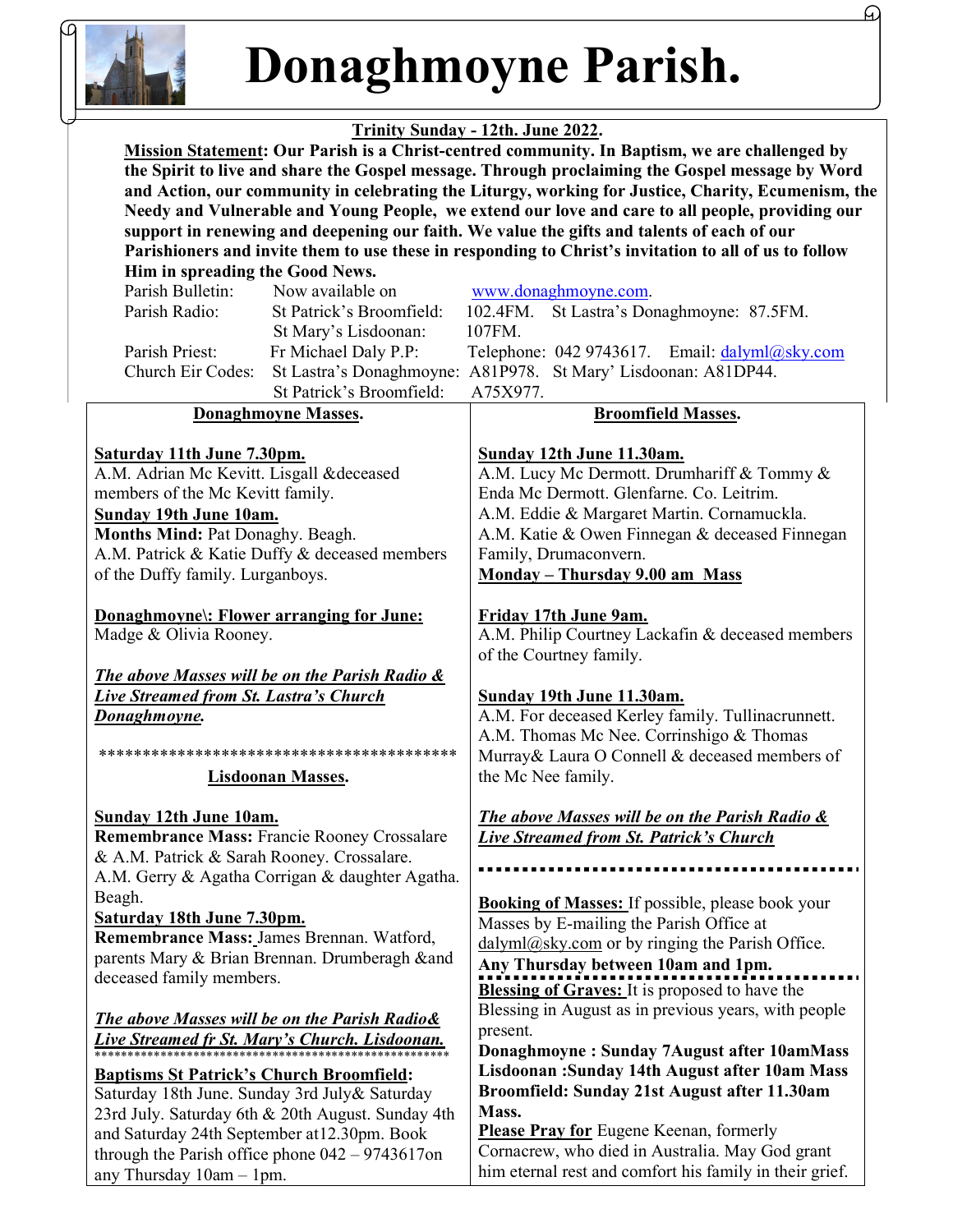Support Ukrainian Refugees: People can now register with the Irish Red Cross to pledge accommodation and other services. The Irish Red Cross is keen to ensure that refugees from Ukraine experience a warm welcome from communities throughout Ireland as they recover from the trauma of recent days. For more Information, visit https://registerofpledges.redcross.ie or www.RedCross.ie/pledge \*\*\*\*\*\*\*\*\*\*\*\*\*\*\*\*\*\*\*\*\*\*\*\*\*\*\*\*\*\*\*\*\*\*\*\*\*\*\*\*\*\*\*\*\*\*\*\*\*\*\*\*\*\*\*\*\*\*\*\*\*\*\*\*\*\*\*\*\*\*\*\*\*\*\*\*\*\*\*\*\*\*\*\*

Lough Derg Reopens: Lough Derg welcomes Pilgrims again with a full Pilgrimage program this summer Three Day Pilgrimage: 1st June - 15th August. Concessions available for students, seniors and groups. One Day Retreats and guided Pilgrim Path experience: Dates in May and late August through September. Booking essential.

The Fr. Noel Conlon Charitable Trust: This year we are undertaking a project to help the homeless (Fr. Peter Mc Verry Trust, Threshold, Focus Ireland & Bro. Kevin) We hope to raise much needed funds for these charities who work tirelessly for the homeless in Ireland. Please keep free Sunday 19th June $@11.30$ a.m. for 7K charity walk in Inniskeen. Registration  $Q(1)$  am in the community centre, fee  $E(25)$ . Walk to commence from community centre. To sponsor him, contact Fr. Noel at 042-9378678, Paul at 0872729968, Trisha at 0872392057 or Noel at 0862375507. (Also I hope to undertake a 122K walking challenge in the Yorkshire dales to raise funds for these charities. All support is much appreciated).

**Donaghmoyne AED & CPR training:** Heart saver AED courses will take place in Lisdoonan community centre: Monday 13th June from 7pm to 9pm, Donaghmoyne community centre on Monday 20th June from 7 – 9pm and the Community Room, Church View Houses, Broomfield on Monday 27th June from 7pm to 9.00pm. Courses are free of charge to all. Please contact: roryekelly@gmail.com or 087 9827865

Killanny St Peregrine Mass: Each Tuesday night at 7pm. This Mass is a prayer of intercession for those that are ill. The families of the ill and those who care for them are welcome to attend Mass; a relic of St Peregrine will be venerated.

**Dromantice Sunday:** SMA. Open Day and family fun day Sunday 12<sup>th</sup> June 2022 Society African Missions, Dromantine, Newry, BT34 1RH1pm – 5.30pm. £5.00 admission for each car (it doesn't matter how many are in the car).Tel: 02830821964 for more information. Everyone welcome.

#### Do you or somebody you know suffer from addiction?:

Addiction to Alcohol, Drugs, Gambling, Pornography, Food, Internet etc. steals life from so many people. Please come to the shrine of Matt Talbot in Our Lady of Lourdes Church, Sean Mc Dermot street, Dublin, on Sunday  $12<sup>th</sup>$  June at 2pm, and join our annual national pilgrimage to pray for the miracle of freedom from all addictions. For more information, visit www.matttalbotprayersociety.com or contact vita@matttalbotprayersociety.com ROI (048) 71262894

## Calling ALL ADORERS of the Blessed Sacrament in CLOGHER DIOCESE:

National Eucharistic Adoration Pilgrimage to Knock on Saturday 18<sup>th</sup> June (Corpus Christi weekend) Call: 086 827 5437 to enquire or to book a seat. www.eucharisticadoration.ie

## Scripture Summer School:

Thursday  $16^{th}$  – Saturday 18<sup>th</sup> June - Walking the Synodal Pathway together. Facilitated by Mr. Sean Goan and Fr Kieran O'Mahony OSA. We are delighted to bring you this year's Scripture Summer School in association with Tarsus Scripture School. In order to facilitate people from all over the country and further afield, we are delighted to offer participants the option of taking part online or in-person. Location (if attending in-person): St John's Welcome Centre, Knock Shrine. Booking fee €40. Bookings must be completed online at www.knockshrine.ie/scripture\_summer\_school. Please note you will need to select the option to either attend online or in-person at the time of booking.

## A Prayer At Exam Time:

Lord. As I face into examination time, I turn once more to you asking for your blessing and assistance. I ask you to give me peace of mind with a strong sense of work at this time. May I give myself space and time to revise and prepare to sit my examinations? Help me to keep focused on this task and not get too distracted by other aspects of my life. Keep me from getting into a panic and help me to do justice to all my work and preparations. On the days of my examinations, keep me calm; help me to think clearly and understand what I am being asked and to recall the study & work I have put in so far. Above all, Lord, I ask that you will allow my efforts to bring about the life you have planned for me, may I be open to your vision of what you wish for me and may I accomplish this now and in my future life. Amen.

#### Medjugorje:

July 13th to 20th direct from Dublin to Mostar  $\epsilon$ 735 pps all inc. Spiritual Leader Rev Fr Patrick Mc Ginn, Monaghan. Group Leader, Marian Kane. Further information call 087 2713260. Limited availability left. Bingo:

Donaghmoyne Community Centre on Friday 24th June at 8pm.Bigger Jackpot winner takes all on the night.